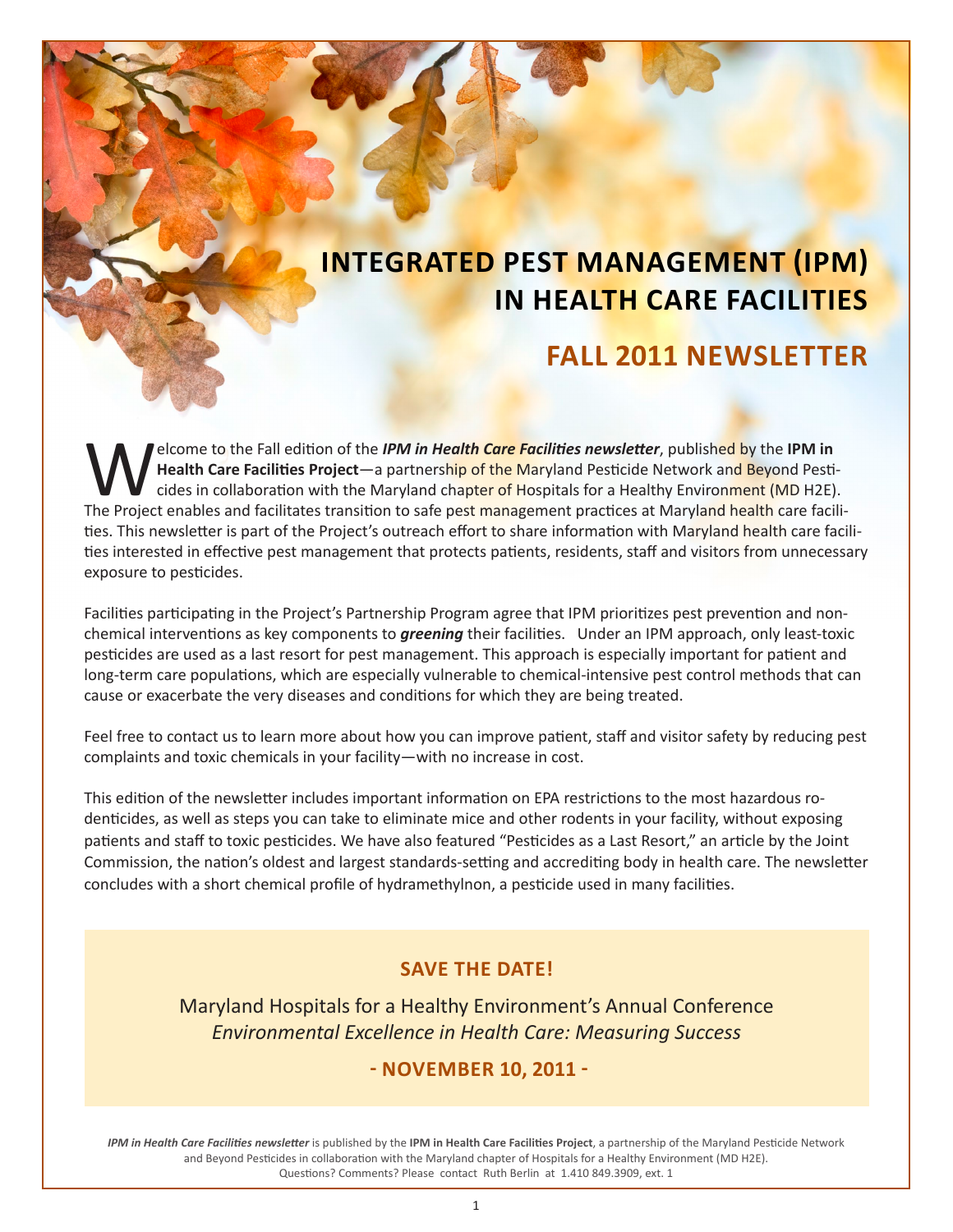# **EPA Takes Actions to Reduce Risk from Rat and Mouse Poisons**

The Britannian Protection Agency<br>
(EPA) announced that it is<br>
moving to ban the sale of most toxic mental Protection Agency (EPA) announced that it is rat and mouse poisons (brodifacoum, bromadiolone, difethialone and difenacoum), as well as most loose bait and pellet products, to residential consumers in an effort to better protect children, pets and wildlife. While these chemicals can still legally be used by pesticide applicators, we recommend that ro-



denticides banned for residential use not be used in a health care setting. If they are too hazardous for the home, they have no place in a health care facility.

Instead of using poisons for rodent control indoors, IPM in Health Care Facilities Project encourages the use of traps and nonchemical exclusion techniques that eliminate food and water sources and entryways indoors. Traps and bait products in locked specialized

containers can be used outdoors (see EPA's Tier I list).

Children are particularly at risk for exposure to rodent poisons because the products are typically placed on floors. The American Association of Poison Control Centers annually receives between 12,000 and 15,000 reports of children under the age of six being exposed to these types of products.

EPA began this phase-out process

in 2008 when it released its final risk mitigation decision for ten rodenticides. EPA gave producers of rat and mouse poison until June 4, 2011 to research, develop, and register new products that would be safer for children, pets, and wildlife. A handful of companies do not plan to adopt the new safety measures, which include child-proof bait stations and replacing the most hazardous ingredients, so EPA intends to initiate cancellation proceedings against these manufacturers.

## **Rodent Control without Hazardous Pesticides**

ats, mice, and other small rodents present some of the most significant challenges for facilities committed to the safety of staff and patients, and environmental protection in the Chesapeake Bay watershed through least-toxic integrated pest management. In addition to the general disruption these pests can cause in a facility, rodents are disease vectors and can cause property damage.

#### **Prevention:**

The first defense and offense should always be prevention. A full-grown mouse can enter the structure through a hole the size of a dime. They are talented climbers and able to swim, but do not need water to survive. (They get water from their food.)

#### **Monitoring:**

Rodent activity increases in the fall, when the cold weather hits. Pay particular attention to facility areas where food is stored. Watch for activity on the grounds outside, particularly to the areas next to buildings, which may be the first sign of an impending onslaught. Where there is evidence of mice, the territory of a single mouse colony is likely to be contained within a 10-foot radius sphere. Inspect this entire area for entry points, feeding areas and nest sites.

> Regularly inspect for signs of rodent infestation including sightings, tracks, droppings, grease marks along walls and baseboards, evidence of feeding, or property damage, principally gnawing around wall openings, trash receptacles, etc.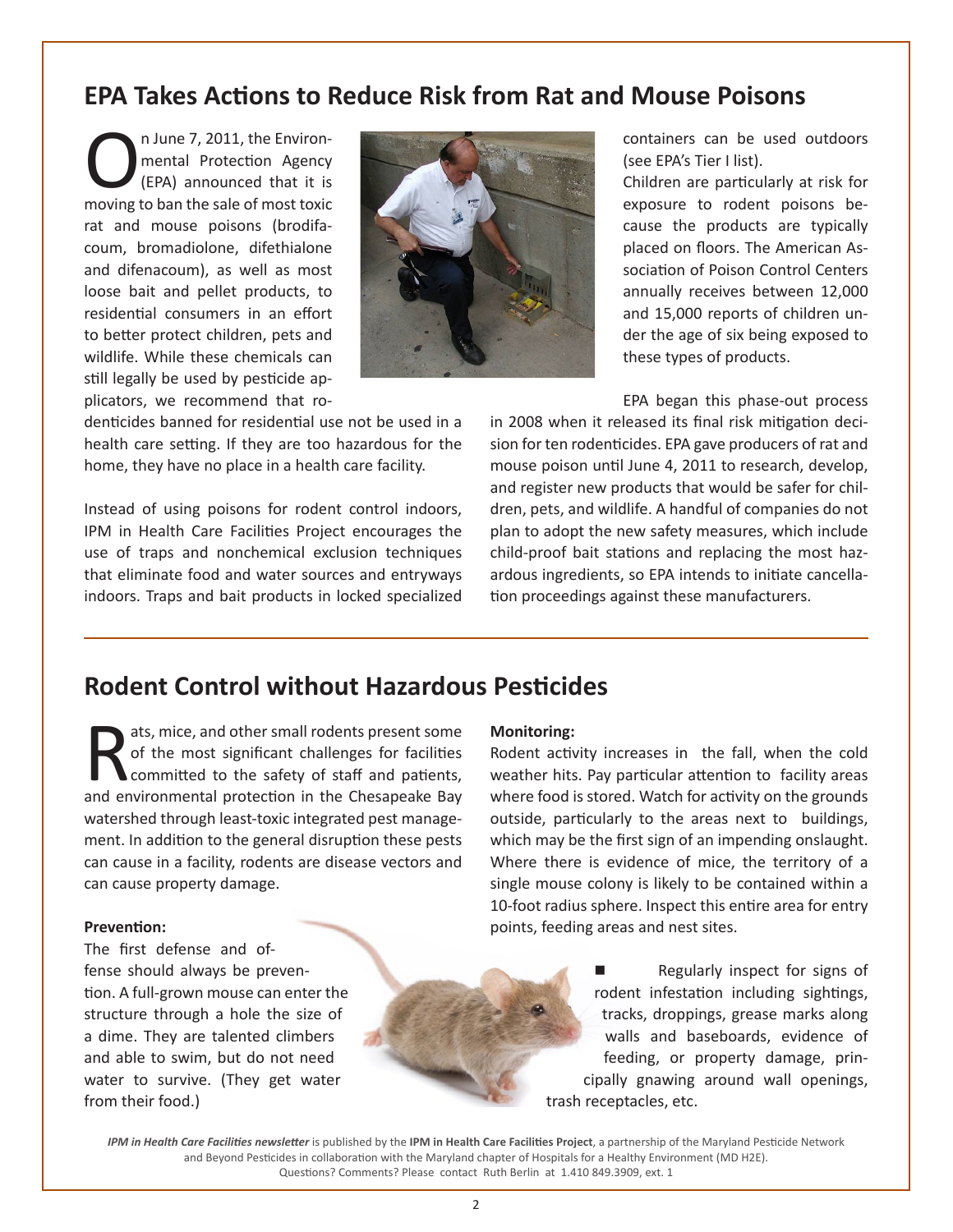#### **Approved Bait Station Products**

The following bait stations are categorized as "Tier I" by EPA. They are considered to be tamperresistant and weather-resistant. At the time of EPA's announcement, they were the **only products registered for outdoor residential use.** If non-chemical methods have not provided adequate control, these are a few options for outdoor baits (to be used within 50 feet of buildings).

| <b>Product Name</b>                  | <b>EPA Reg. No.</b> | <b>Active Ingredient</b> | <b>Target Rodent</b> |
|--------------------------------------|---------------------|--------------------------|----------------------|
| Tomcat <sup>®</sup> Mouse Killer I   | 12455-120           | <b>Bromethalin</b>       | <b>Mouse</b>         |
| Tomcat <sup>®</sup> Mouse Killer     | 12455-121           | <b>Bromethalin</b>       | <b>Mouse</b>         |
| Tomcat <sup>®</sup> Rat Killer       | 12455-122           | <b>Bromethalin</b>       | Mouse/Rat            |
| d-Con <sup>®</sup> Bait Station XIV  | 3282-100            | Diphacinone              | <b>Mouse</b>         |
| d-Con <sup>®</sup> Bait Station XIII | 3282-101            | Diphacinone              | <b>Mouse</b>         |
| d-Con <sup>®</sup> Bait Station XI;  | 3282-102            | Diphacinone              | <b>Mouse</b>         |
| d-Con <sup>®</sup> Bait Station XII  | 3282-103            | Diphacinone              | <b>Mouse</b>         |
| Tomcat <sup>®</sup> Mouse Killer VI  | 12455-119           | Diphacinone              | <b>Mouse</b>         |

#### **Exclusion:**

Exclusion is the first line of defense against rodents. A rodent inspection also should identify conducive conditions, especially entry points into facility buildings, transit points within buildings, and sources of food and water.

Just like people, most rodents use the door. Installation and maintenance of door sweeps on all exterior doors should be the first step in an IPM program for

rodents. Studies have shown that an effective door sweep program can reduce pest problems by twothirds. In practice, any light that shows under a door indicates a pest entry or transit point. Window screening runs a close second to door sweeps in eliminating rodent entry. In addition to upkeep of door sweeps and window screens:

■ Seal small holes with steel or copper wool (copper will not rust) or with caulk.

- Screen door vents or louvers
- Seal around all wall penetra-

tions.

Seal holes larger than 3 inches in diameter with 1/4-inch hardware cloth, 19-gauge or thicker sheet metal, plaster, or mortar.

 $\blacksquare$  Make sure all vents and vent pipes are screened securely with 1/4-inch hardware cloth.

Per fire code requirements, all wall penetrations (conduits, pipe chases, etc.) should be plated or sealed to prevent pest migration.

Disturbing the environment of mice by moving

boxes, shelves, etc. improves the effectiveness of control techniques as mice investigate their changed habitat. An active stock rotation policy can help greatly in mouse control in storage areas.

#### **Sanitation:**

**KILLS HOUSE MICE TOO** 

Food waste is the main source of food for rodents. Rodent issues are often reported in administrative and other staff areas of health care facilities, particularly where there is food and water. Staff should limit the storage of food items in these work areas. Proper disposal of food and other

*IPM in Health Care Facilities newsletter* is published by the **IPM in Health Care Facilities Project**, a partnership of the Maryland Pesticide Network and Beyond Pesticides in collaboration with the Maryland chapter of Hospitals for a Healthy Environment (MD H2E). Questions? Comments? Please contact Ruth Berlin at 1.410 849.3909, ext. 1

**CAUTION** 

**Station is Child<br>& Dog Resistant Can Be Used<br>Indoors & Out** 4 oz of Bait Prelo **Into Station** 

oz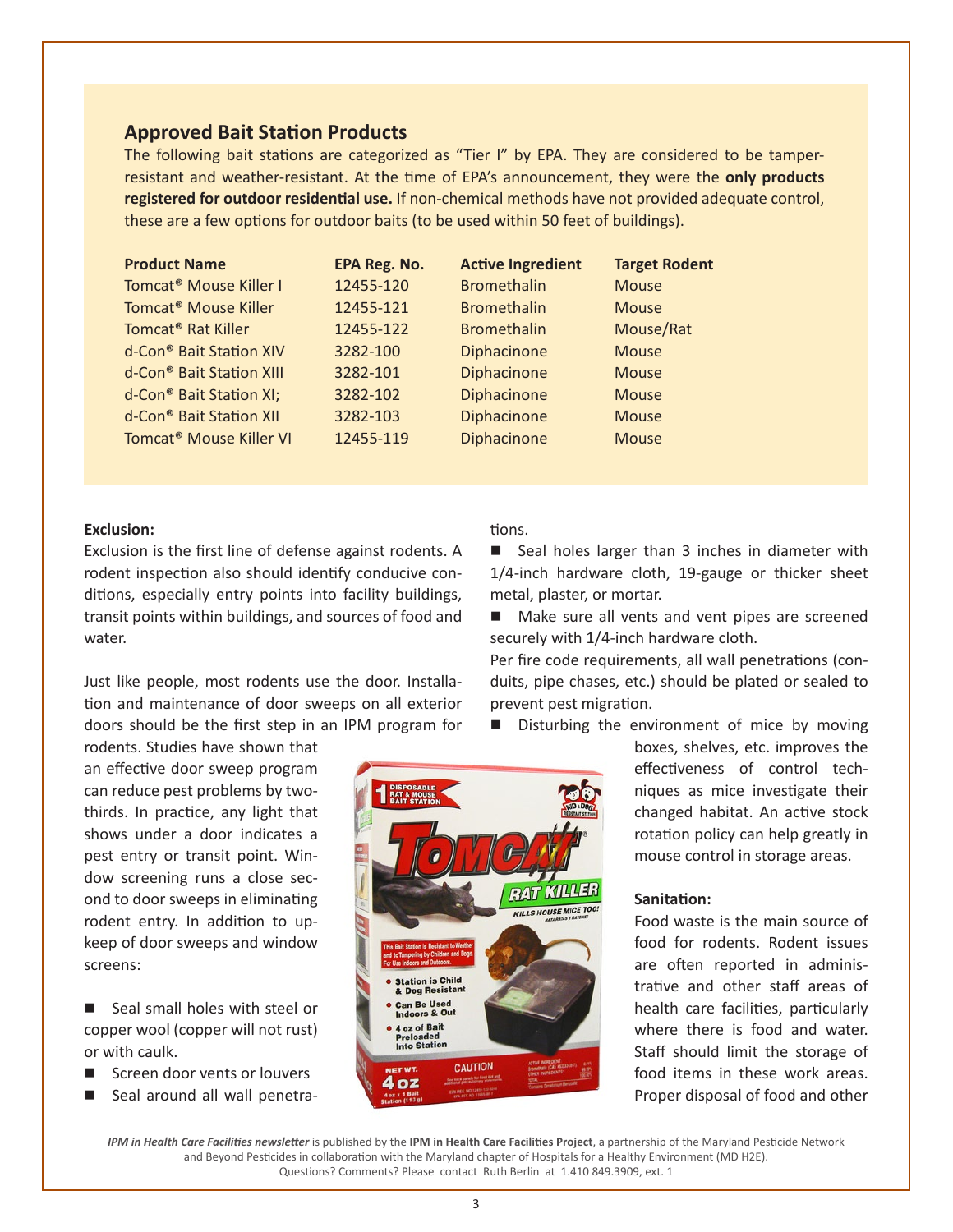organic waste is essential.

■ All food waste should be separated from other garbage.

 $\blacksquare$  Thoroughly rinse all cans, bottles, and plastic containers before recycling or discarding.

Garbage can and dumpster lids must seal tightly and remain closed when not in use.

■ Clean garbage cans and dumpsters are essential. Frequent cleaning is necessary to prevent build-up of food waste. Dumpsters should be fitted with drains.

**n** Inspect dumpsters and other outdoor trash receptacles daily.

Garbage cans on facility grounds should have removable, domed tops with vertical, spring-loaded swinging doors. Line these cans with plastic bags that can be tightly sealed and emptied into rodent-proof garbage containers every evening.

■ Inform staff of the importance of placing garbage inside the proper containers.

#### **Other Conducive Conditions:**

 $\blacksquare$  Air conditioners (both window and roof units) can provide rodents with water, harborage, and access to a structure. Make sure each unit is well-sealed, especially those on the roof.

**n** Organize storage rooms to improve inspections and reduce harborage.

**n** Remove exterior debris, especially construction debris.

■ Free-standing water in drip pans, ditches, ornamental pools, fountains, etc., should be minimized. Pools and fountains should be temporarily drained during a severe infestation.

■ Keep leaking pipes, faucets, irrigation systems, etc., in good, leak-free repair.

Store all foods in metal, glass, or heavy plastic containers with tight fitting lids. Do not leave food out overnight.

Do not allow staff to store food in their lockers overnight unless it is in rodent-proof containers. Signs

in staff lounges are recommended.

#### **Removing Vegetation:**

- Trim trees, vines, bushes, grass, and weeds at least 12 to 18 inches from all buildings to allow proper inspection and decrease cover for rodents.
	- **n** Break up dense plantings with pathways, stretches of lawn, or very low groundcover that can shield rat burrows and other signs of rodent activity.

**Infestation Control and Elimination:**

> For most facilities, especially in urban areas, the final step in your IPM program for rodents involves preventive control measures and elimination of active infestations.

> Areas showing signs of mouse infestation should be

set with mechanical, spring traps until

the problem is solved. Glue boards are a secondary recommendation. Some situations will require the setting of several traps, even dozens, until the infestation is reversed. Traps should be inspected several times a day.

 $\blacksquare$  A mouse typically will not travel more than 30 feet from its nest. Inspect an infested area for signs of nesting or transiting to and from a nest and seal/remove access and nests as needed.

 $\blacksquare$  When non-chemical prevention and control methods have failed to manage a rodent problem, then exterior placement of rodent bait blocks in tamper-proof bait stations is a safer and effective alternative to uncontrolled placement of rodenticide. Bait blocks should be regularly inspected for signs of feeding and replaced as needed.

 $\blacksquare$  Active rat burrows should not be treated with 'loose' tracking powders: 'bagged' products are preferred, with regular daily inspection and retrieval of unopened bags ejected from burrows.

 $\blacksquare$  Interior use of rodenticide in wall voids, etc., while common in a conventional program, can present serious health risks and should be avoided at all costs.

*IPM in Health Care Facilities newsletter* is published by the **IPM in Health Care Facilities Project**, a partnership of the Maryland Pesticide Network and Beyond Pesticides in collaboration with the Maryland chapter of Hospitals for a Healthy Environment (MD H2E). Questions? Comments? Please contact Ruth Berlin at 1.410 849.3909, ext. 1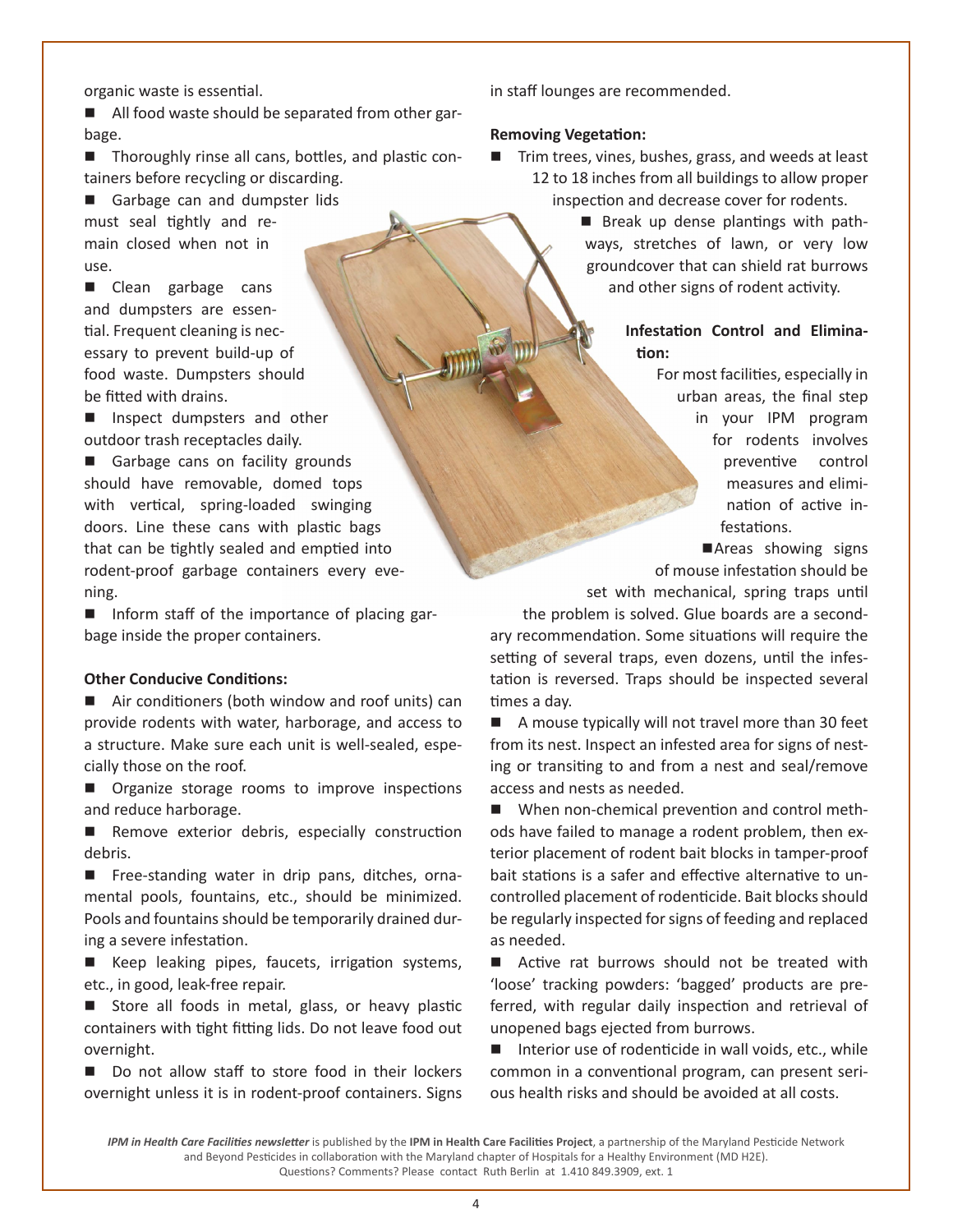### **Pesticides as a Last Resort**

Least-Toxic Pest Management Protects Most-Vulnerable Patients

*The following article was published in the May 2011 issue of Environment of Care News, a publication of The Joint Commission, the nation's oldest and largest standards-setting and accrediting body in health care. Joint Commission Resources provides innovative solutions to help health care organizations across all settings improve patient safety and quality.*

First, do no harm. Physicians across health care<br>disciplines are expected to practice in accordance<br>with this well-known principle. Professionals<br>ranging from health facilities managers to nurses also irst, do no harm. Physicians across health care disciplines are expected to practice in accordance with this well-known principle. Professionals adhere to this credo as they go about their daily work and ensure patient and visitor safety. This principle even comes into play when evaluating the effectiveness of a facility's pest control program. If the program that's in place compromises patient safety at your facility, it's time to consider a shift to an integrated pest management (IPM) approach.

#### **The Honeymoon Is Over for Pesticides**

The pest control contracts with which customers are most familiar are scheduled maintenance contracts: A vendor comes to spray on a predetermined weekly, monthly, quarterly, or annual basis, regardless of whether pests or pest related damage have been spotted on the grounds or within a facility. But these pesticide-dependent practices don't effectively eliminate pests and pest-related problems.

Worse still, they endanger health—especially the health of the most vulnerable populations residing in long term care or acute care facilities, including infants, children, the elderly, and people with existing illnesses or those recovering from surgery and other medical treatments.

A recent Maryland Health Care Facilities Pest Management Survey found a general reliance on toxic pesticides at Maryland hospitals and elder care facilities. Of the 25 pesticides identified by survey participants as being used at facilities, 11 are linked to cancer, 12 are associated with neurological effects, 10 are associated with reproductive effects, and 10 cause liver or

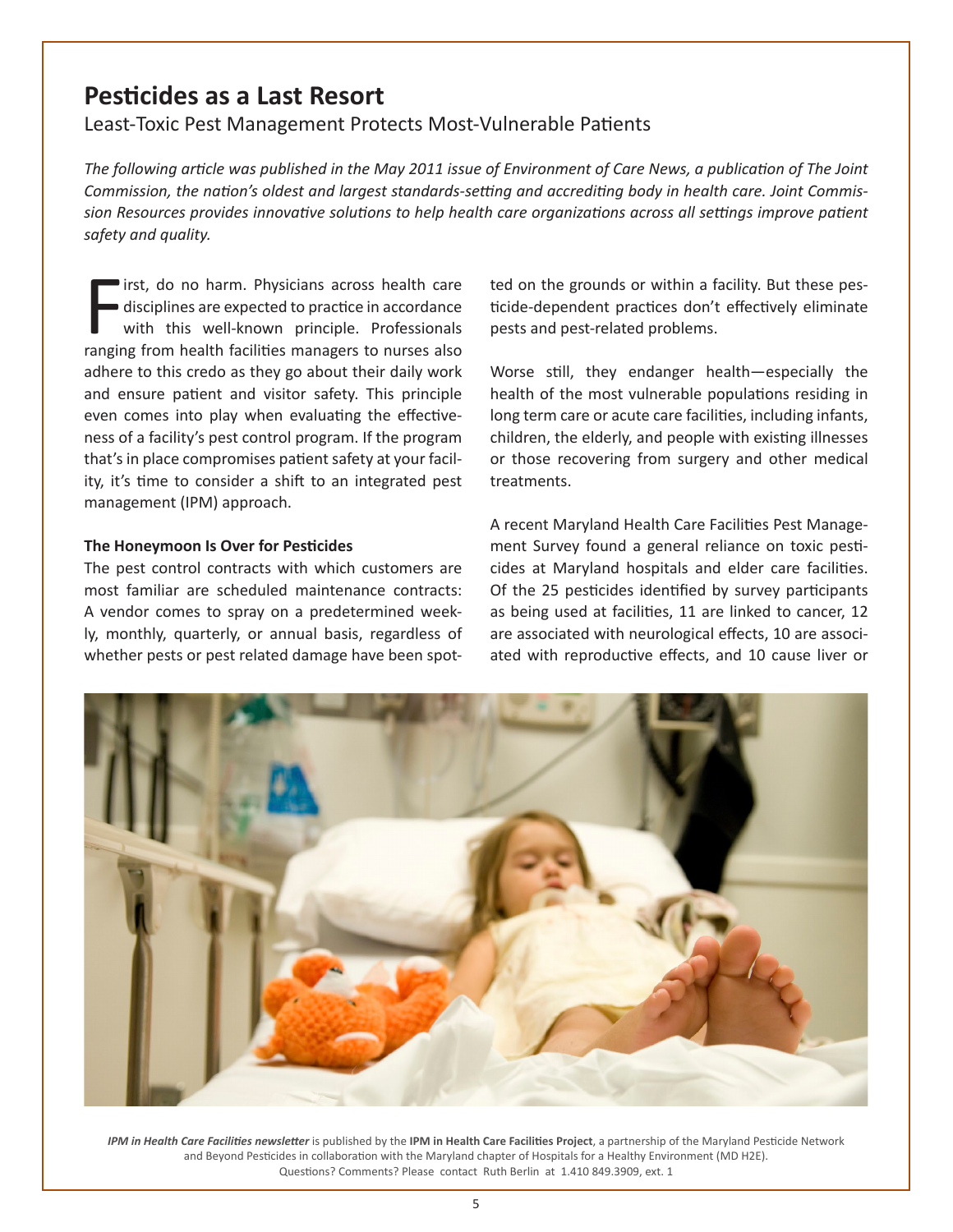#### **Resources for Integrated Pest Management**

Not sure where to start in implementing Integrated Pest Management (IPM)? The Integrated Pest Management in Health Care Facilities Project has created a Model IPM Policy, Model IPM Plan, Model Landscape Policy, and Sample IPM Contract.

To access these model policies, visit www.mdpestnet.org/projects/ipmHealthcare.html.

kidney damage. The survey was conducted by the Integrated Pest Management in Health Care Facilities Project, spearheaded by the Maryland Pesticide Network, based in Baltimore, and Beyond Pesticides, based in Washington, DC, in collaboration with the grant-funded Maryland Hospitals for a Healthy Environment (MD H2E). For more information, see "Resources for Integrated Pest Management," on next page.

#### **Integrated Pest Management Defined**

Although there is no standard accepted definition of IPM, the IPM methodology generally establishes a sustainable approach to managing pests. IPM combines biological, cultural, physical, and—as a last resort chemical tools in a way that minimizes health and environmental risk. IPM pest management techniques commonly include the following:

- Exclusion techniques—Sealing cracks and crevices with caulk or steel wool; repairing door sweeps and leaking pipes;
- n Mechanical techniques—Using traps and vacuum-



Pesticides on the lawn can be tracked in and make patients sick.

#### ing;

■ Sanitation techniques—Washing all recycle bins, trash cans, carts, kitchens, and floor drain covers.

"All nonchemical strategies such as behavior change and trash management must be exhausted before introducing pesticides as the last resort of an IPM program," says Jay Feldman, executive director, Beyond Pesticides.

#### **Prevention Is Part of the Plan**

Many clients realize that their conventional pest control service is not working when they examine the number of "callbacks" in vendor log books. But when IPM is implemented, departments learn how to prevent pest problems. "Here is where IPM has direct overlap with energy conservation," notes Feldman. "Both efforts are trying to seal up the building envelope. We want to try to exclude pests rather than kill them because this reduces the toxic load in a building. We are talking about both structural and landscape management. Chemicals used in landscaping tend to find a way into a facility, through tracking and other methods." Natural (IPM-compliant) turf and landscape management promotes soil health and protects public health and the environment through the selection of nontoxic and nonsynthetic inputs.

Jim Chang, C.I.H., director, safety and environmental health, University of Maryland Medical Center (UMMC), Baltimore, says it becomes easier to recognize and resolve pest-friendly conditions when people are in the IPM mindset. "Before IPM, it was easy to walk by the gap under the door," he says. "But thanks to the efforts of our IPM mentors, the green team, and our sustainability manager, we now look at gaps under

*IPM in Health Care Facilities newsletter* is published by the **IPM in Health Care Facilities Project**, a partnership of the Maryland Pesticide Network and Beyond Pesticides in collaboration with the Maryland chapter of Hospitals for a Healthy Environment (MD H2E). Questions? Comments? Please contact Ruth Berlin at 1.410 849.3909, ext. 1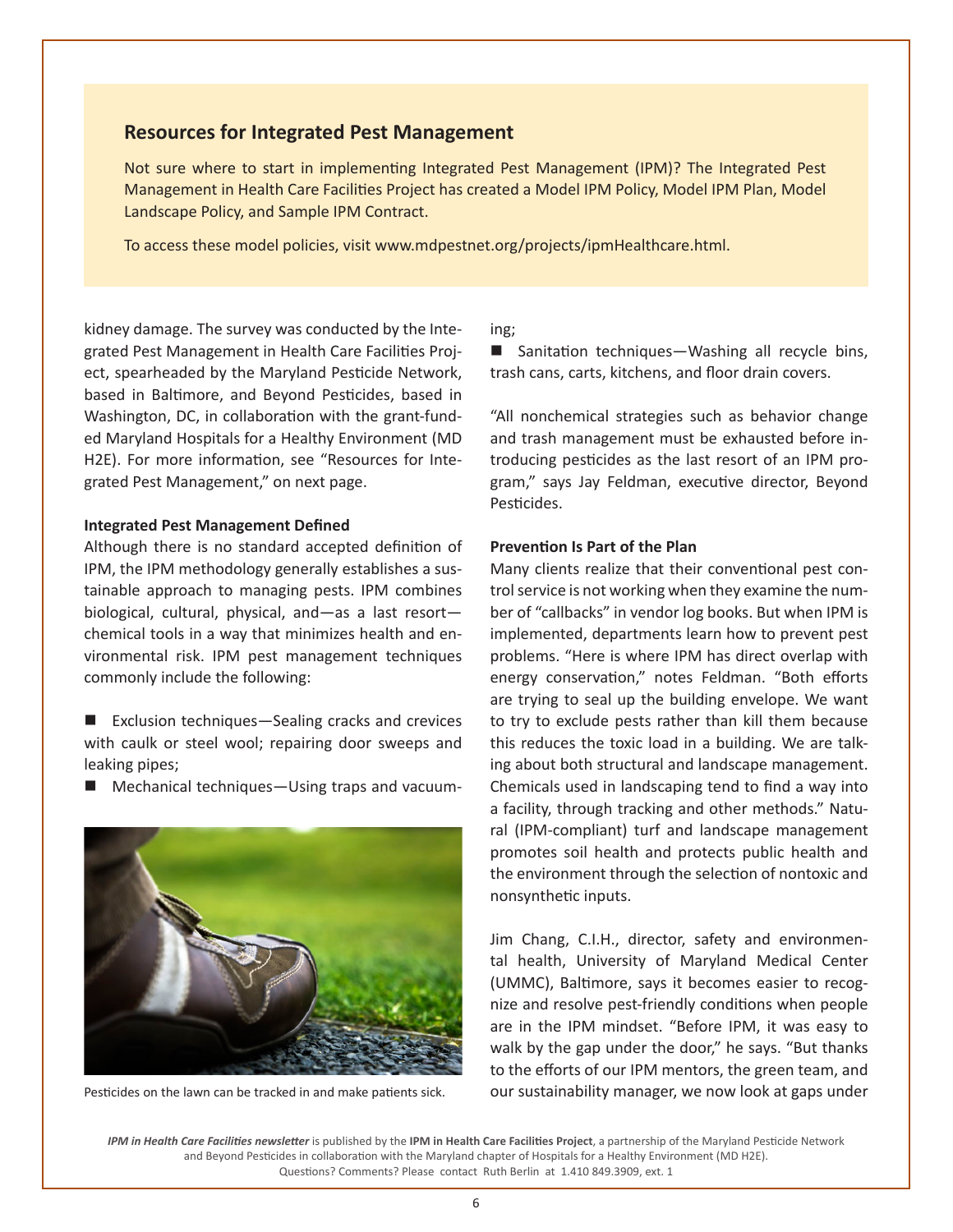doors as a potential waste of heating and air conditioning energy, as well as a route of entry for mice and other creatures to come inside in search of warmth and food." Chang notes that even remedying the smallest imperfections can benefit the organization from an IPM perspective. "Facilities people also have to work with housekeeping, patients, and visitors to make sure debris, discarded food, and plant waste are kept away from the building," he says.

#### **The Integrated Pest Management Coordinator**

To be the most successful, an IPM program needs an IPM coordinator. An existing safety coordinator, environmental services professional, or person representing the facility green team is a potential candidate. The IPM coordinator is responsible for implementing the IPM plan and coordinating pest management–related communications between the facility, its landlords, service providers, staff, and patients. Joan Plisko, technical director, MD H2E, points out that 75% to 80% of hospitals in Maryland have green teams, most with leadership buy-in. "Green team members already understand the effects pesticides have on the environment," she says. Plisko also advises including a nurse leader as part of the IPM team. "This person can really contribute to the IPM education module."

Pest control vendors and employees should report pest-related problems to the IPM coordinator and generate work orders to fix problems. The IPM coordinator needs to review log books to confirm that the needed work has been completed.

The ability to maintain an IPM program's continuity over time is critical; turnover in facility management, the IPM team, and the pest control company can undo years of progress if written policies are not in place. The IPM coordinator serves as the guardian of institutionalized policies that dictate how the IPM program works. He or she also needs to make it a priority to obtain a material safety data sheet (MSDS) for each pesticide substance applied at the facility.

#### **Educate and Implement**

IPM education for staff should cover information about entryway controls, attraction, and harborage. Entryways such as loading docks and doorways without ef-



fective air curtains, door sweeps, or light traps can attract pests. Removing harborage opportunities means eliminating comfortable pest living spaces and involves addressing details about mop storage and dirty-water management. Simple adjustments can eliminate pests without the use of chemicals (for example, changing trash receptacles or trash receptacle locations). The way people do their jobs—whether they work in environmental services or maintenance—influences the severity of a facility's pest problem.

"A large portion of pest management is people management," Plisko says. "The number of food sources for pests in a health care facility is huge. We must teach and reteach staff about how to clean up after themselves."

Denise Choiniere, R.N., M.S., sustainability manager at UMMC, incorporates sustainability across hospital operations and clinical practice, evaluating patient, employee, and environmental safety. "An effective IPM program has to benefit every department," Choiniere says. "IPM theory means finding and eliminating the source." UMMC employees are educated through the facility's volunteer green team, which is a subcommittee of the environment of care team, and represents 20 departments.

"When employees understand the health effects of pesticides, a light bulb may go off," Choiniere says. "We want our patients to know we are here to take care of

*IPM in Health Care Facilities newsletter* is published by the **IPM in Health Care Facilities Project**, a partnership of the Maryland Pesticide Network and Beyond Pesticides in collaboration with the Maryland chapter of Hospitals for a Healthy Environment (MD H2E). Questions? Comments? Please contact Ruth Berlin at 1.410 849.3909, ext. 1